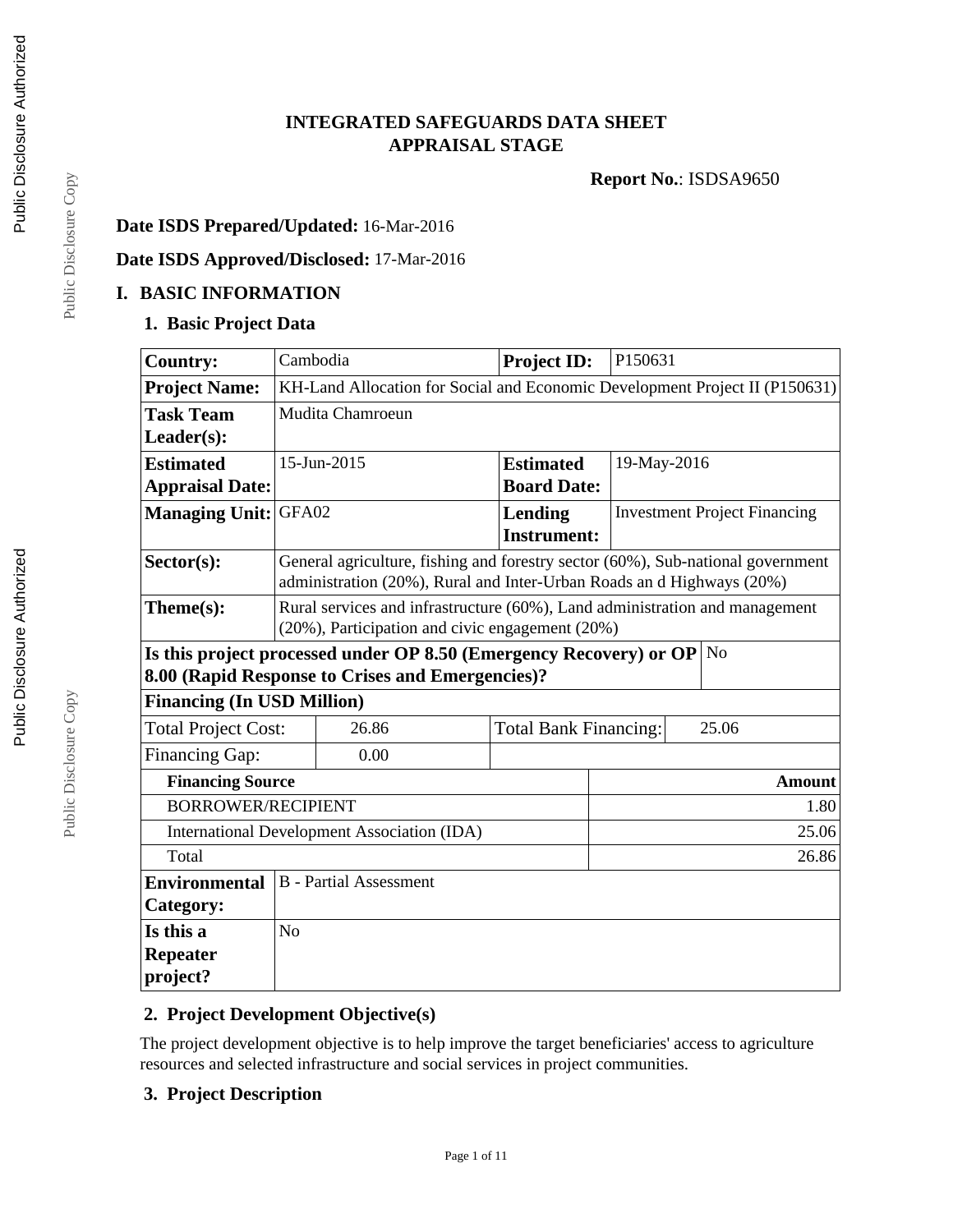The project would build on the successful implementation and experiences of the completed LASED Project and associated Japan Social Development Fund (JSDF) funded projects, as well as the good practices in the sector. It would address the remaining priority needs of LASED Project beneficiaries by providing a package of agricultural technology assistance and infrastructure support to make their lands productive and sustainable. The project would have two main components plus a contingent emergency response component, summarized below, and would be implemented over a five-year period. Based on experience, the project duration is the minimum time required to achieve the desired outcomes and results, as well as the sustainability of investments and livelihoods.

Component 1: Infrastructure and Livelihood Systems (total estimated cost US\$22.71 million; to be fully financed by IDA Credit)

Sub-component 1.1: Social Land Concession Investment Planning and Prioritization (total estimated cost US\$3.44 million; to be fully financed by IDA Credit).

This would support the planning and prioritization of investments in selected SLC sites in the project provinces, including: (a) participatory preparation and updating of SLC plans, including land surveying, detailed land use planning, processing of requests for land allocation, sensitization and communication on social land concession (SLC) processes and implementation of participatory review processes by communal authorities, and land allocation and demarcation of and within the selected SLC sites; (b) identification, prioritization and planning of appropriate SLC sub-project technology and infrastructure investments, including the carrying out of a baseline survey, agroecosystem analysis, water management planning, assessment of environmental and social safeguards implications, and establishment of SLC-related management information system as input to the SLC planning and prioritization.

Sub-component 1.2: Land Preparation and Infrastructure Development (total estimated cost US \$14.80 million; to be fully financed by IDA Credit).

This would support the provision of technical assistance and community grants to beneficiaries for the implementation of sub-projects for the purposes of land preparation and implementation of prioritized infrastructure investments in the selected SLC sites, including: (a) provision of settling-in assistance to new land recipients; (b) provision of initial land preparation assistance including a first cover crop; and (c) provision of productive and social community infrastructure such as rural roads, small-scale irrigation systems, rural water supply and sanitation, education facilities, health posts and community centers, among others.

Sub-component 1.3: Agriculture and Livelihood Development (total estimated cost US\$4.47 million; to be fully financed by IDA Credit).

This would support the provision of technical assistance and community grants to beneficiaries for the implementation of SLC sub-projects for the purposes of consolidation and improvement of agricultural production systems and improvements in the livelihoods, food security and nutrition status of land recipients, including: (a) conduct of community organizing and development activities; (b) provision of agricultural service and extension support following a pluralistic service provider approach; (c) establishment of farmer-managed demonstration plots and model farms; (d) establishment and/or strengthening of farmers organizations, agriculture cooperatives, production and marketing groups and other community interest groups; and (e) establishment/provision of a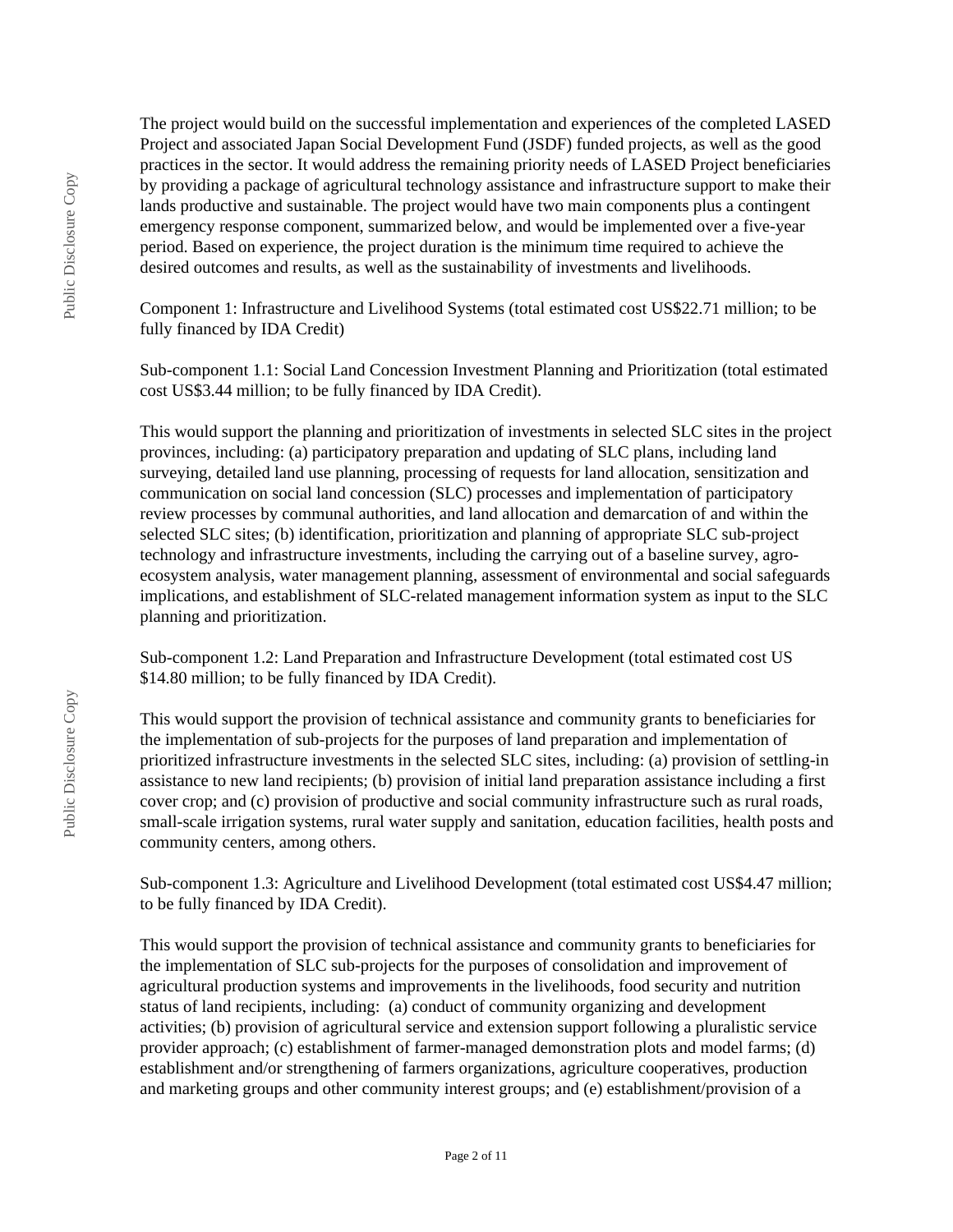community fund to strengthen successful local initiatives.

Component 2: Project Management (total estimated cost of US\$4.15 million; of which about US \$2.35 million would be financed by IDA Credit)

This component would support the provision of technical and operational assistance for the overall project administration and coordination, including: (a) social and environmental safeguards compliance and monitoring; (b) procurement planning and contracts management; (c) financial management, disbursement and audit; and (d) monitoring and evaluation.

Component 3: Contingent Emergency Response (total estimated cost US\$0.00 million; to be fully financed by IDA Credit)

This component, with an initial allocation of zero dollars, is part of IDA's support to an Immediate Response Mechanism (IRM) in Cambodia. The IRM allows reallocation of a portion of undisbursed balances of IDA-financed investment projects for recovery and reconstruction supportfollowing a formal Government request in the event of an eligible emergency. With IDA's support, Cambodia is developing its Emergency Response Manual (ERM). The ERM will detail eligible uses, financial management, procurement, safeguard and any other necessary implementation arrangements. The preparation and acceptance of the ERM is a condition prior to disbursement of any funds reallocated to this component. The ERM will also serve as the component's operation manual. In the event that the component is activated, the Project Development Objective and results framework may be amended as needed under a Level Two restructuring to reflect the provision of immediate and effective response to the eligible crisis or emergency.

## **4. Project location and salient physical characteristics relevant to the safeguard analysis (if known)**

The project would cover a total of 14 SLC sites in the five provinces of Kratie, Tbong Khmum (formerly part of Kampong Cham), Kampong Thom, Kampong Chhnang and Kampong Speu. These sites include the eight (8) sites under the LASED Project, five (5) sites under two (2) projects funded under the Bank-administered JSDF and one (1) new site in Kampong Thom Province. See the map in LASED II PIM and the consolidated map in LASED II PAD for details of SLC sites. The total area to be covered is approximately 17,000 hectares, benefiting some 5,150 families.

Social and environmental safeguard screening reports for a new proposed SLC site in Dong Commune were prepared by the implementing agency and were endorsed by the Bank environmental and social safeguard specialists during the LASED implementation support mission in October 2013. The new proposed SLC site has been verified by the Bank safeguard specialists, with no protected forest or environmental hot spots at the support mission in November 2014. The Bank safeguard specialists verified the safeguard screening reports after checking the provincial hotspots and visited the Dong Commune site. There are no Indigenous Peoples in existing LASED site. The social screening by the World Bank and the implementing agency confirmed no presence of Indigenous Peoples in the new SLC during project preparation.

#### **5. Environmental and Social Safeguards Specialists**

Bunlong Leng (GEN02) Jun Zeng (GSU06)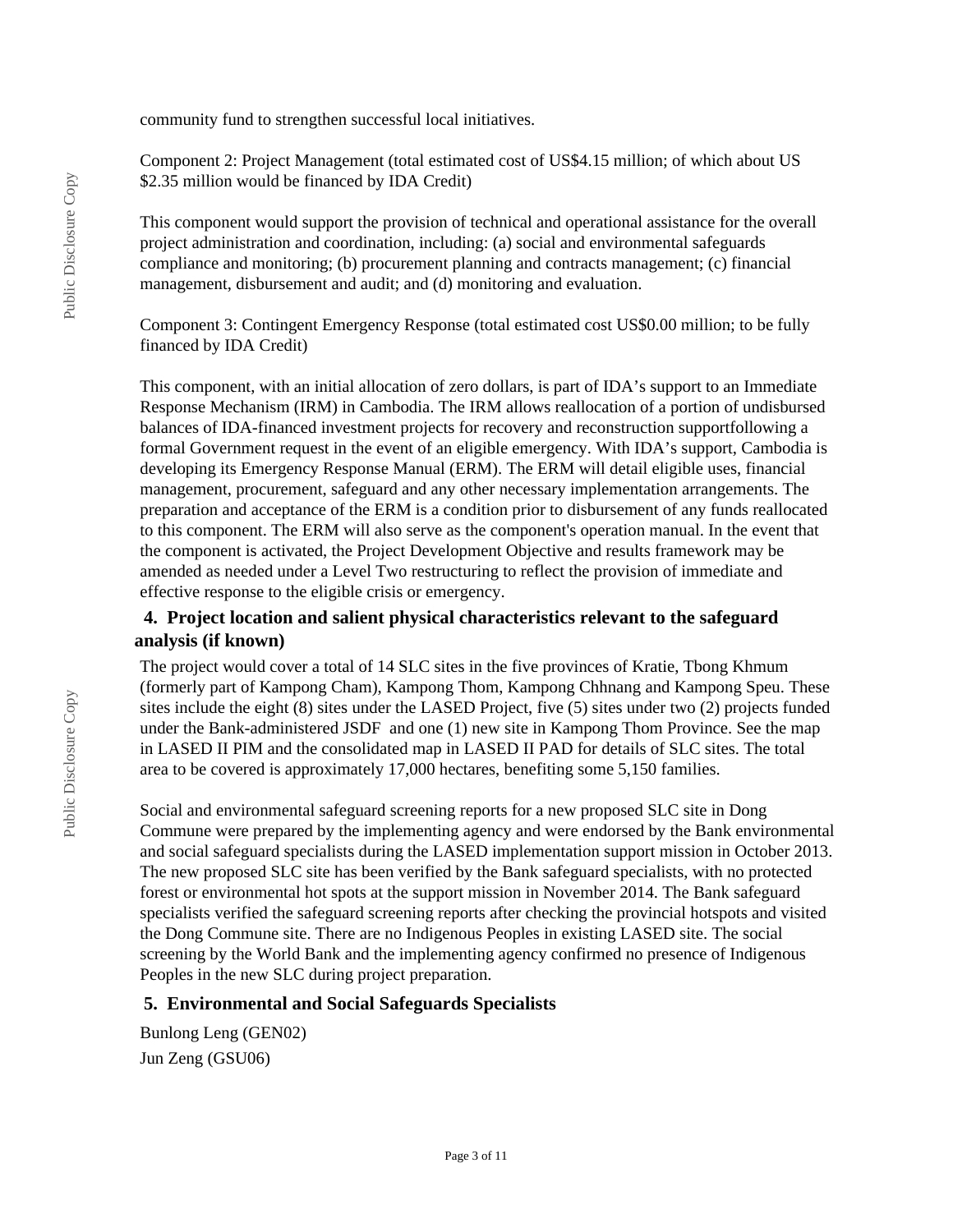| <b>6. Safeguard Policies</b>           | <b>Triggered?</b> | <b>Explanation (Optional)</b>                                                                                                                                                                                                                                                                                                                                                                                                                                                                                                                                                                                                                                                                                           |  |  |
|----------------------------------------|-------------------|-------------------------------------------------------------------------------------------------------------------------------------------------------------------------------------------------------------------------------------------------------------------------------------------------------------------------------------------------------------------------------------------------------------------------------------------------------------------------------------------------------------------------------------------------------------------------------------------------------------------------------------------------------------------------------------------------------------------------|--|--|
| Environmental<br>Assessment OP/BP 4.01 | Yes               | The project investments such as small scale community<br>infrastructure and agricultural and livelihood activities are<br>expected to have minimal environmental and social<br>impacts during works implementation. Typical impacts of<br>small scale civil works include limited land clearance,<br>temporary erosion and sedimentation of water bodies,<br>dust and waste generation, etc. Given the small scale<br>nature of these activities, impacts as experienced under<br>the LASED Project were temporary and irreversible, and<br>should be managed using the Environmental Management<br>Plan (EMP) prepared for small scale infrastructure.<br>In addition, agricultural and livelihood activities although |  |  |
|                                        |                   | small scale and done manually may have some impacts on<br>land and soil. This would be addressed with the project<br>promoting soil and water conservation, hence impacts are<br>expected to be minor and would be manageable by using<br>these conservation measures together with proper land use<br>planning.                                                                                                                                                                                                                                                                                                                                                                                                        |  |  |
|                                        |                   | There may also be some remnant forests/remaining<br>patches of forests within the new SLC site that maybe<br>affected during the land development. The experiences<br>under the LASED Project would be taken into account by<br>carefully including different land uses in the land use<br>planning and mapping processes and delineate forest<br>patches as communal forests for protection and<br>conservation. These have been proven successful under<br>LASED project and would continue to be adopted under<br>LASED II Project.                                                                                                                                                                                  |  |  |
|                                        |                   | All the existing LASED and JSDF-funded sites are<br>cleared from unexploded ordinances (UXO). The new<br>proposed SLC site in Dong Commune was screened and<br>confirmed to have no UXO during the implementation<br>support missions in October 2013 and November 2014.                                                                                                                                                                                                                                                                                                                                                                                                                                                |  |  |
| Natural Habitats OP/BP<br>4.04         | Yes               | The land use plan implementation and the small scale<br>infrastructure investments may impact on the natural<br>habitat such as wetlands, natural ponds or remaining<br>forest patches. However the impact of small-scale civil<br>works on natural habitats will be avoided through the<br>Land use planning. The land use planning process will<br>also identify different land uses within the SLC and<br>delineate natural habitats (e.g. forest patches or wetlands<br>or natural ponds) for community protection and<br>preservation, as practiced under LASED. No known                                                                                                                                          |  |  |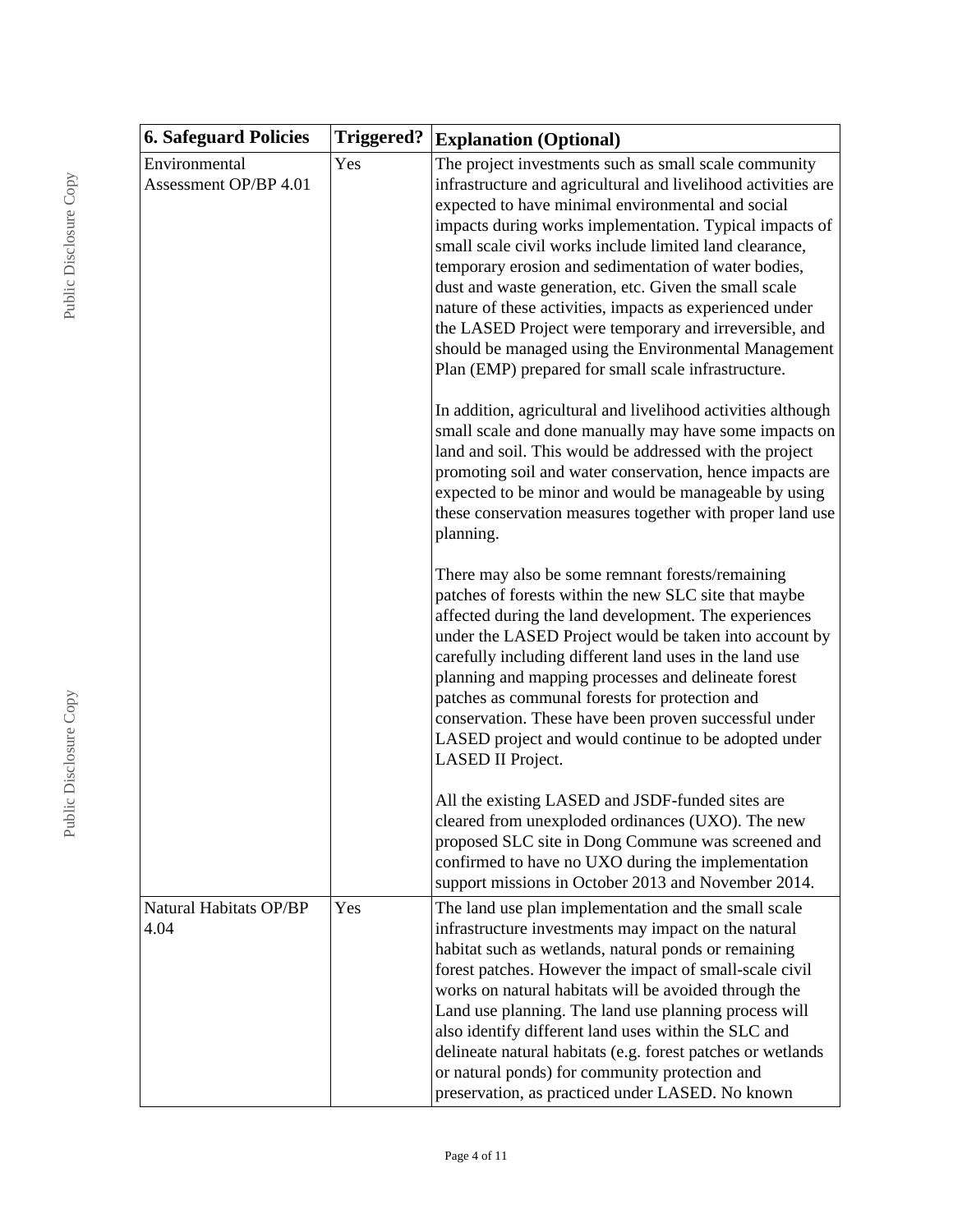|                                               |     | protected areas during LASED implementation and the<br>new site screening.                                                                                                                                                                                                                                                                                                                                                                                                                                                                                                                                                                                                                                          |
|-----------------------------------------------|-----|---------------------------------------------------------------------------------------------------------------------------------------------------------------------------------------------------------------------------------------------------------------------------------------------------------------------------------------------------------------------------------------------------------------------------------------------------------------------------------------------------------------------------------------------------------------------------------------------------------------------------------------------------------------------------------------------------------------------|
| Forests OP/BP 4.36                            | Yes | The infrastructure investments and the development of<br>new SLC site may impact on remnant forests. However,<br>the practice under the LASED Project of including and<br>delineating different land uses, including the community<br>forest, in land use planning would be continued. Remnant<br>forests, if any would be delineated and reserved for<br>community protection and conservation as per the Land<br>Use Planning and Implementation provided for in the EA-<br>EMP.                                                                                                                                                                                                                                  |
| Pest Management OP 4.09 No                    |     | While the project would have a strong focus on<br>agricultural production, it is not expected to lead to<br>increase usage of pesticide. The experience under the<br>While the project would have a strong focus on<br>agricultural production, it is not expected to lead to<br>increase usage of pesticide. The experience under the<br>LASED Project was that the communities rely solely on<br>crop rotation, inter-cropping and multiple cropping to<br>manage pests and diseases rather than on pesticides<br>because of the prohibitive costs of pesticides and impacts<br>on health. The adoption of sound agricultural practices<br>would continue to be promoted and supported under<br>LASED II Project. |
| Physical Cultural<br>Resources OP/BP 4.11     | Yes | The community infrastructure investments may impact on<br>unknown, buried physical cultural resources. Procedures<br>to address chance find during project implementation are<br>part of the EMP. No issue has been encountered under the<br>LASED Project.                                                                                                                                                                                                                                                                                                                                                                                                                                                         |
| Indigenous Peoples OP/<br><b>BP</b> 4.10      | No  | Ethnic minorities are not present in present SLC sites<br>under LASED. For the new SLC site, ethnic screening<br>was conducted and did not find any IP community (the<br>Khmer Loeu or "hill tribes") in project areas (including its<br>potential recruited villages). Therefore, the policy is<br>would not triggered.                                                                                                                                                                                                                                                                                                                                                                                            |
| <b>Involuntary Resettlement</b><br>OP/BP 4.12 | Yes | The Resettlement Policy Framework (RPF) used under<br>the LASED project was updated based on the experience<br>gained for use under the LASED II. It was reviewed by<br>the Bank and found to be in line with the Bank's OP 4.12.<br>it provides the process and approach to minimize potential<br>loss of land or assets as a result of SLC processes.<br>Furthermore, The new infrastructure investments might<br>need some land acquisition. However, exact locations of<br>new small scale infrastructure could not be determined<br>during project preparation. The Project would ensure that<br>existing land use patterns would be clearly demarcated so                                                     |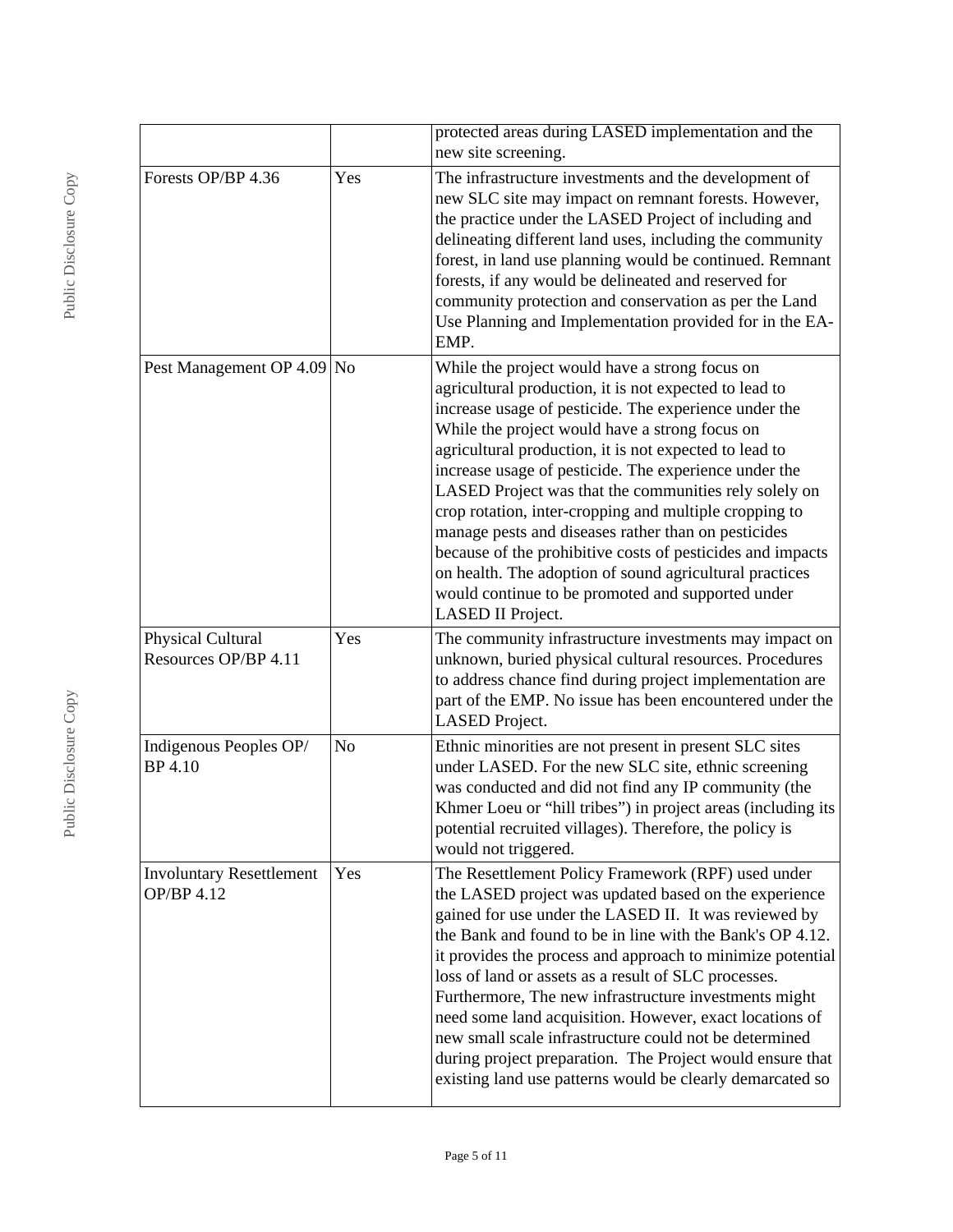|                                                   |                | no one who opt out of or are not eligible for participation<br>in the SCL would lose assets as a result of re-blocking.                                                                                                                                                                                                                                                                                                                                                                                                                                                                                                                                                                                                                                                                                                                                                                                                                                                                                                                                                                                                                                                                                           |
|---------------------------------------------------|----------------|-------------------------------------------------------------------------------------------------------------------------------------------------------------------------------------------------------------------------------------------------------------------------------------------------------------------------------------------------------------------------------------------------------------------------------------------------------------------------------------------------------------------------------------------------------------------------------------------------------------------------------------------------------------------------------------------------------------------------------------------------------------------------------------------------------------------------------------------------------------------------------------------------------------------------------------------------------------------------------------------------------------------------------------------------------------------------------------------------------------------------------------------------------------------------------------------------------------------|
| Safety of Dams OP/BP<br>4.37                      | Yes            | The policy is triggered since the project may finance<br>construction of embankments (i.e., weir or water storage<br>facility) for small scale gravity irrigation in the prioritized<br>communities, which would be identified during project<br>implementation. The exact sites and number of these<br>embankments are not determined yet. Therefore, during<br>the implementation stage, the implementing agencies (e.g.<br>NCDDS) or its consultant will conduct environmental<br>safeguard screening in order to determine if each small-<br>scale irrigation or weir investment will require any<br>additional environmental assessment. A Dam Safety<br>Specialist was also included in the Task Team to support<br>project preparation and monitor the generic dam safety<br>and environmental protection measures during project<br>implementation. Activities would include: (a) review of<br>the TOR and evaluation of the bidding documents to<br>ensure qualified dam engineers are recruited for weirs and<br>embankments design; (b) review of the design and<br>investigation reports and procurement documents; and<br>(c) monitoring of construction activities as required under<br>OP/BP 4.37. |
| Projects on International<br>Waterways OP/BP 7.50 | $\rm No$       | The policy is not triggered since the small upstream<br>embankments or weirs planned for construction are<br>located in small in-land streams, which are far from the<br>Mekong River and its main tributaries.                                                                                                                                                                                                                                                                                                                                                                                                                                                                                                                                                                                                                                                                                                                                                                                                                                                                                                                                                                                                   |
| Projects in Disputed<br>Areas OP/BP 7.60          | N <sub>o</sub> | The project would not involve any activity in any known<br>disputed area.                                                                                                                                                                                                                                                                                                                                                                                                                                                                                                                                                                                                                                                                                                                                                                                                                                                                                                                                                                                                                                                                                                                                         |

### **II. Key Safeguard Policy Issues and Their Management**

# *A. Summary of Key Safeguard Issues*

#### **1. Describe any safeguard issues and impacts associated with the proposed project. Identify and describe any potential large scale, significant and/or irreversible impacts:**

a. Social Safeguards. The Resettlement Policy Framework (RPF) used under the LASED project was updated based on the experience gained for use under the LASED II. It was reviewed by the Bank and found to be in line with the Bank's OP 4.12. it provides the process and approach to minimize potential loss of land or assets as a result of SLC processes. The new SLC site might be impacted by the project's land acquisition. The new small scale infrastructure investment might also need to acquire land. Since all proposed project activities would follow the approved SLC Land Use Plans, the impact from involuntary resettlement is expected to be minor. Other sites are already existing under LASED and LASED II will support further improvements of these sites, including support to livelihoods, thus impacts are deemed to be positive.

b. Environmental Safeguards. The project's development activities such as small scale community infrastructure and agricultural and livelihood activities would have minimal environmental and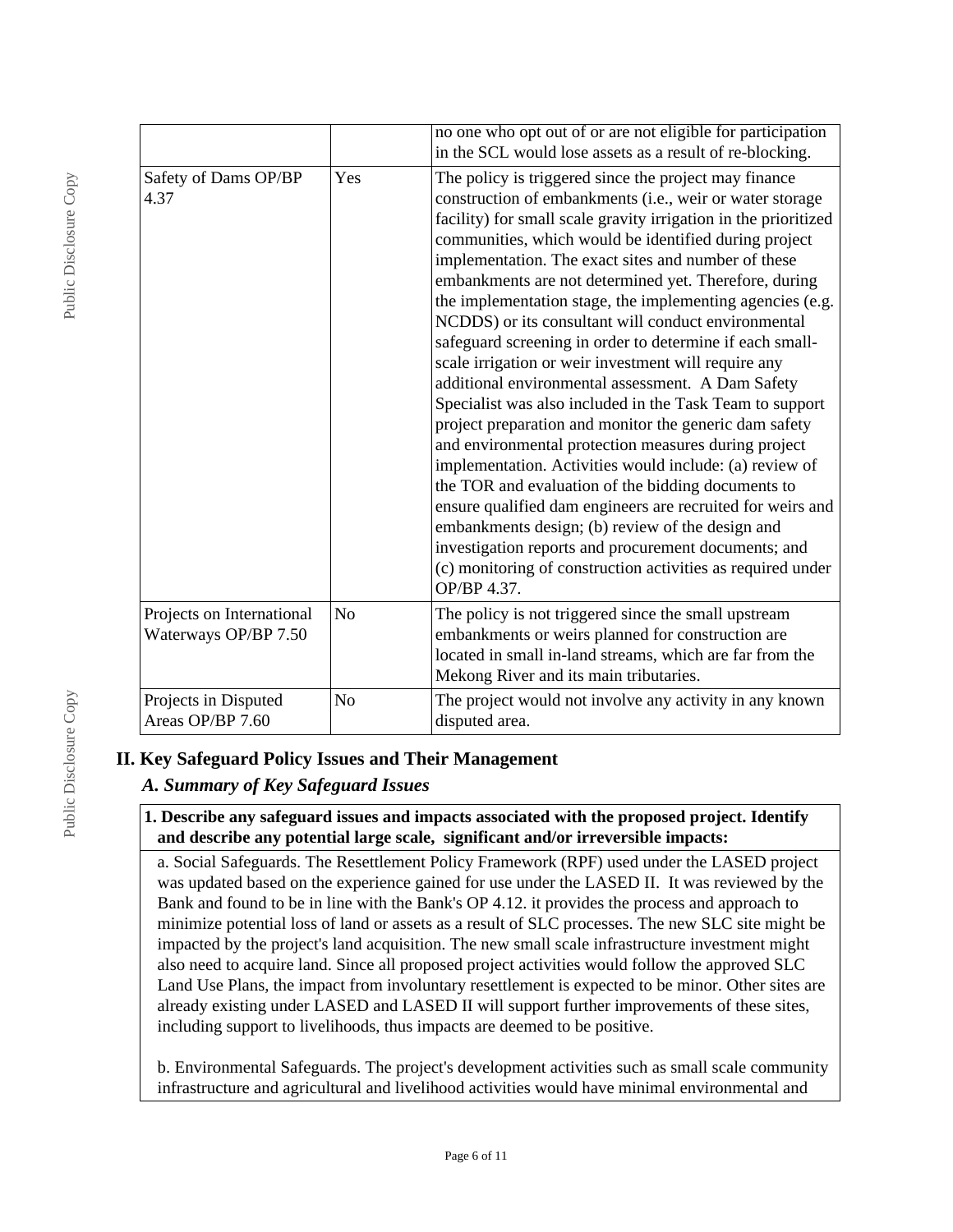social impacts during implementation. Typical impacts for small scale civil works include land clearance, erosion and sedimentation of water bodies, dust and waste generation, etc. Given the small scale nature of these activities, impacts as experienced under the completed LASED Project are temporary, reversible, and manageable through construction management techniques described in the EA-EMP.

## **2. Describe any potential indirect and/or long term impacts due to anticipated future activities in the project area:**

No cumulative or long-term impacts are foreseen. The project activities such as small scale community infrastructure and agricultural and livelihood activities might induce minimal, shortterm, direct and indirect environmental and social impacts during the civil work activities.

## **3. Describe any project alternatives (if relevant) considered to help avoid or minimize adverse impacts.**

No project alternatives are required.

**4. Describe measures taken by the borrower to address safeguard policy issues. Provide an assessment of borrower capacity to plan and implement the measures described.**

The Resettlement Policy Framework (RPF) used under the LASED project was updated based on the experience gained for use under the LASED II. It was reviewed by the Bank and found to be in line with the Bank's OP 4.12. The Project would use the following approach to minimize potential loss of land or assets as a result of SLC processes: (a) in case a local resident who is a legal owner of land as defined under the Land Law loses fixed assets or access to agricultural land in the planned SLC area, he/she is entitled to receive compensation for land and assets at the replacement value; (b) the planning of SLCs would include practical measures to avoid that poor unauthorized local residents, whose livelihood is dependent on use of land in the planned SLC area, lose fixed assets or access to agricultural land due to the SLC program; (c) land loss within a designated SLC area by any unauthorized poor local resident whose livelihood is dependent on use of land in the planned SLC area, and who began to use this land before the cut-off date, would be eligible to obtain land within the SLC not exceeding the land allocation fixed for regular SLC applicants; (d) land speculators enjoying unauthorized use of land in an SLC area would not be entitled to apply for land within the SLC, and may only receive compensation for investments made on up to 5 hectares of the land illegally occupied within the SLC area; and (e) the projectsupported social land concession programs are not used as a form of compensation to mitigate the resettlement impacts from other projects.

The implementing agency has also updated the Environmental Assessment and Environmental Management Plan (EA-EMP) that was prepared under the LASED Project. This consists of land use planning and implementation procedure for agricultural and livelihood activities and the EMP for small scale civil work. The land use planning procedure was used to delineate natural habitats (e.g., forest patches or wetlands or natural ponds) for community protection and preservation. The EMP was used to manage temporary and reversible impacts caused by small scale civil works. The EMP is aligned with the government Commune/Sangkat Fund Project Implementation Manual (C/ S PIM) which includes procedures for monitoring and recording the environment and safety measures for the commune-based infrastructure investments.

The following environmental and social safeguards lessons learned from the original/completed LASED Project have been taken into account under the LASED II Project:

For Environmental Safeguards: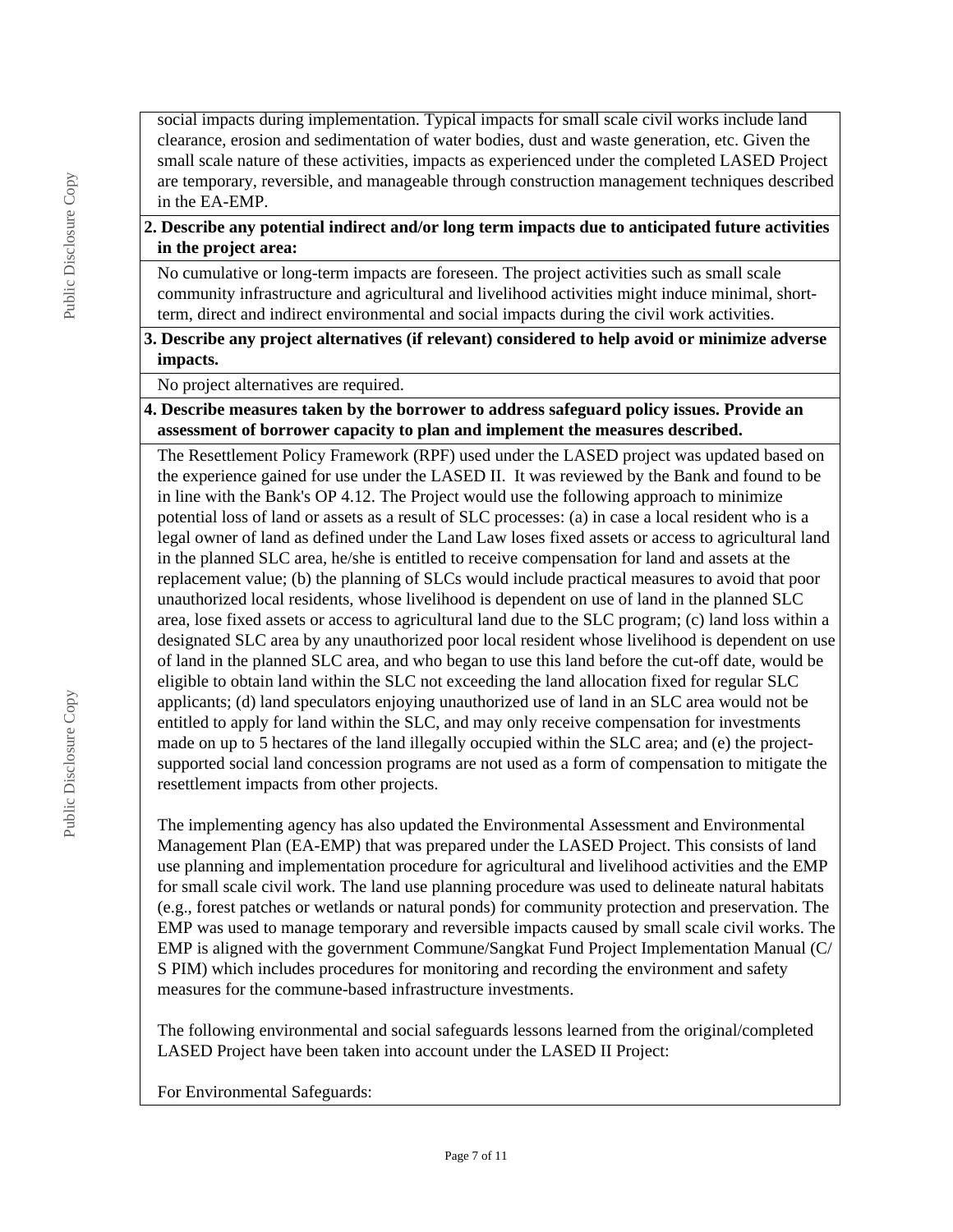a. Land use planning and implementation - The participatory land use maps and site development plans of all SLCs have to carefully delineate the different land uses. The land use plan must integrate the remaining patches of forests, bodies of water, and planned green buffers which are all declared for community conservation and protection. The land use plan should also take into account early environmental and agricultural carrying capacity. The participatory land use planning should also identify unauthorized land users and potential land loss within a designated SLC area. Proposed actions to be taken should be in line with the Resettlement Policy Framework (RPF) and through meaningful consultation.

b. EMP for Community Infrastructure investments –The Provincial LASED Team worked closely with the Commune Council to monitor the contractors and ensure safeguards and safety measures at the construction sites. However, recording of the safeguards monitoring results requires more improvement since written monitoring record is limited. Therefore, for other small scale infrastructure investments, the LASED II Provincial Team would work closely with the Commune Councils to monitor the contractors and ensure environmental and safety measures at the construction sites.

c. Commune/Sangkat Fund Project Implementation Manual (C/S Fund PIM) - The EA-EMP is aligned with the overarching guidelines and provisions in the C/S Fund PIM such as the implementation of civil works. The C/S Fund PIM is also consistent with the requirements of the Bank Environmental Assessment Policy (O.P.4.01) and had also been used by the Bank's Rural Infrastructure and Local Governance Project (RILGP). NCDDS has experience on safeguards implementation. However, the NCDDS staff need further support in implementing the C/S Fund PIM such as the procedures for monitoring and recording the environment and safety measures for infrastructure investments at the community level.

The NCDDS staff need further support in capacity development through hands-on training and onsite mentoring on the records of the EMP implication. The NCDDS would continue to perform this role and also provide further capacity development training and mentoring on the implementation of environmental and social safeguards tools to the implementing staff based at the sub-national level.

# For Social Safeguards:

Community Infrastructure investments -The participatory approach of the project requires the participation in rural development activities by commune officials, village officials and land users at all stage. This is the best way to avoid or minimize land acquisition and involuntary resettlement. The participation exercise should also aims to provide (a) special attentions to households headed by disadvantaged women; (b) gender equality in access to information on land distribution and land use, in decision-making in the household/community, and in addressing grievances; (c) gender equality in benefit from rural development and livelihood support services; and (d) gender equality in entitlement for land use and ownership. And also indigenous people's families living in the existing SLC sites would be fully consulted for project activities plans.

# **5. Identify the key stakeholders and describe the mechanisms for consultation and disclosure on safeguard policies, with an emphasis on potentially affected people.**

Community people, Commune Council members, community-based organizations and SLC implementing staff on the ground were consulted on the draft environmental and social safeguard instrument to be used on LASED II, including the RPF and the EA-EMP during technical support mission – appraisal preparations in June 15 to July 3, 2015, and stakeholders' consultation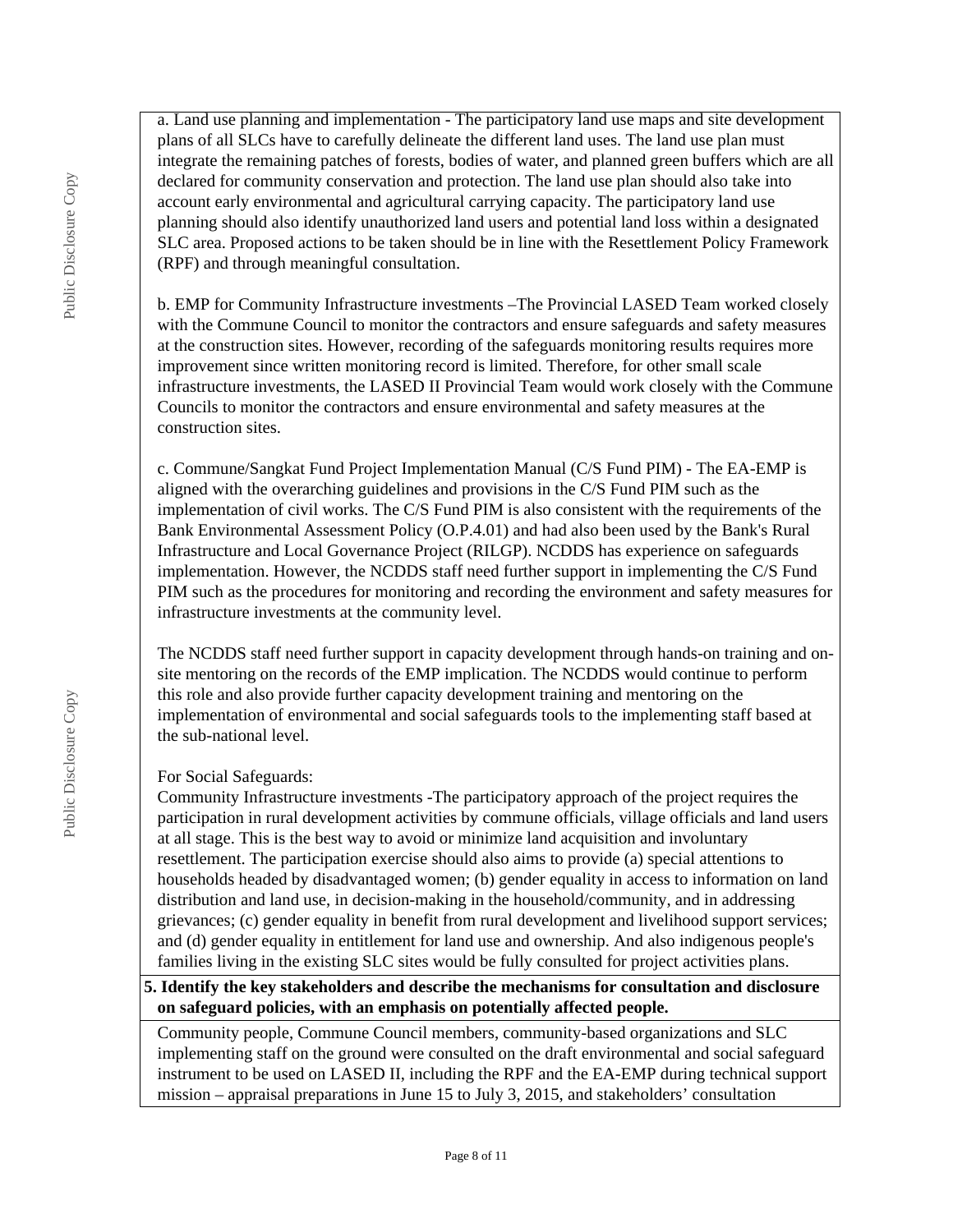workshop conducted on June 23-24, 2015. The lessons learned, concerns and views collected at the consultation were incorporated in the RPF and the EA-EMP. The consultation Minutes in Khmer were updated accordingly. The safeguard instruments (i.e. RPF and EA-EMP) were translated into local language (Khmer) and were disclosed in the website of the implementing agency and posted in the information board at the commune, district and provincial offices where the SLC sites are located. Consultations on the updated instruments will continue to be undertaken through Board submission and during implementation.

### *B. Disclosure Requirements*

| <b>Environmental Assessment/Audit/Management Plan/Other</b>                                                                                                                                                          |             |  |  |  |
|----------------------------------------------------------------------------------------------------------------------------------------------------------------------------------------------------------------------|-------------|--|--|--|
| 30-Dec-2015<br>Date of receipt by the Bank                                                                                                                                                                           |             |  |  |  |
| Date of submission to InfoShop<br>$14$ -Jan-2016                                                                                                                                                                     |             |  |  |  |
| For category A projects, date of distributing the Executive<br>Summary of the EA to the Executive Directors                                                                                                          |             |  |  |  |
| "In country" Disclosure                                                                                                                                                                                              |             |  |  |  |
| 14-Jan-2016<br>Cambodia                                                                                                                                                                                              |             |  |  |  |
| Comments:                                                                                                                                                                                                            |             |  |  |  |
| <b>Resettlement Action Plan/Framework/Policy Process</b>                                                                                                                                                             |             |  |  |  |
| Date of receipt by the Bank                                                                                                                                                                                          | 30-Dec-2015 |  |  |  |
| $14$ -Jan-2016<br>Date of submission to InfoShop                                                                                                                                                                     |             |  |  |  |
| "In country" Disclosure                                                                                                                                                                                              |             |  |  |  |
| Cambodia<br>14-Jan-2016                                                                                                                                                                                              |             |  |  |  |
| Comments:                                                                                                                                                                                                            |             |  |  |  |
| If the project triggers the Pest Management and/or Physical Cultural Resources policies, the<br>respective issues are to be addressed and disclosed as part of the Environmental Assessment/<br><b>Audit/or EMP.</b> |             |  |  |  |

**If in-country disclosure of any of the above documents is not expected, please explain why:**

# *C. Compliance Monitoring Indicators at the Corporate Level*

| <b>OP/BP/GP 4.01 - Environment Assessment</b>                                                                                                                                             |                            |                                    |          |
|-------------------------------------------------------------------------------------------------------------------------------------------------------------------------------------------|----------------------------|------------------------------------|----------|
| Does the project require a stand-alone EA (including EMP)                                                                                                                                 | Yes $\lceil \times \rceil$ | No L                               | NA.      |
| report?                                                                                                                                                                                   |                            |                                    |          |
| If yes, then did the Regional Environment Unit or Practice<br>Manager (PM) review and approve the EA report?                                                                              | Yes $\lceil \times \rceil$ | No L                               | NA.      |
| Are the cost and the accountabilities for the EMP incorporated<br>in the credit/loan?                                                                                                     | Yes $\lceil \times \rceil$ | $\overline{N}$ o                   | NA.      |
| <b>OP/BP 4.04 - Natural Habitats</b>                                                                                                                                                      |                            |                                    |          |
| Would the project result in any significant conversion or<br>degradation of critical natural habitats?                                                                                    | Yes [                      | $\text{No}$ $\lceil \times \rceil$ | NA.      |
| If the project would result in significant conversion or<br>degradation of other (non-critical) natural habitats, does the<br>project include mitigation measures acceptable to the Bank? | Yes $\lceil$               | No I                               | NA [ X ] |
| <b>OP/BP 4.11 - Physical Cultural Resources</b>                                                                                                                                           |                            |                                    |          |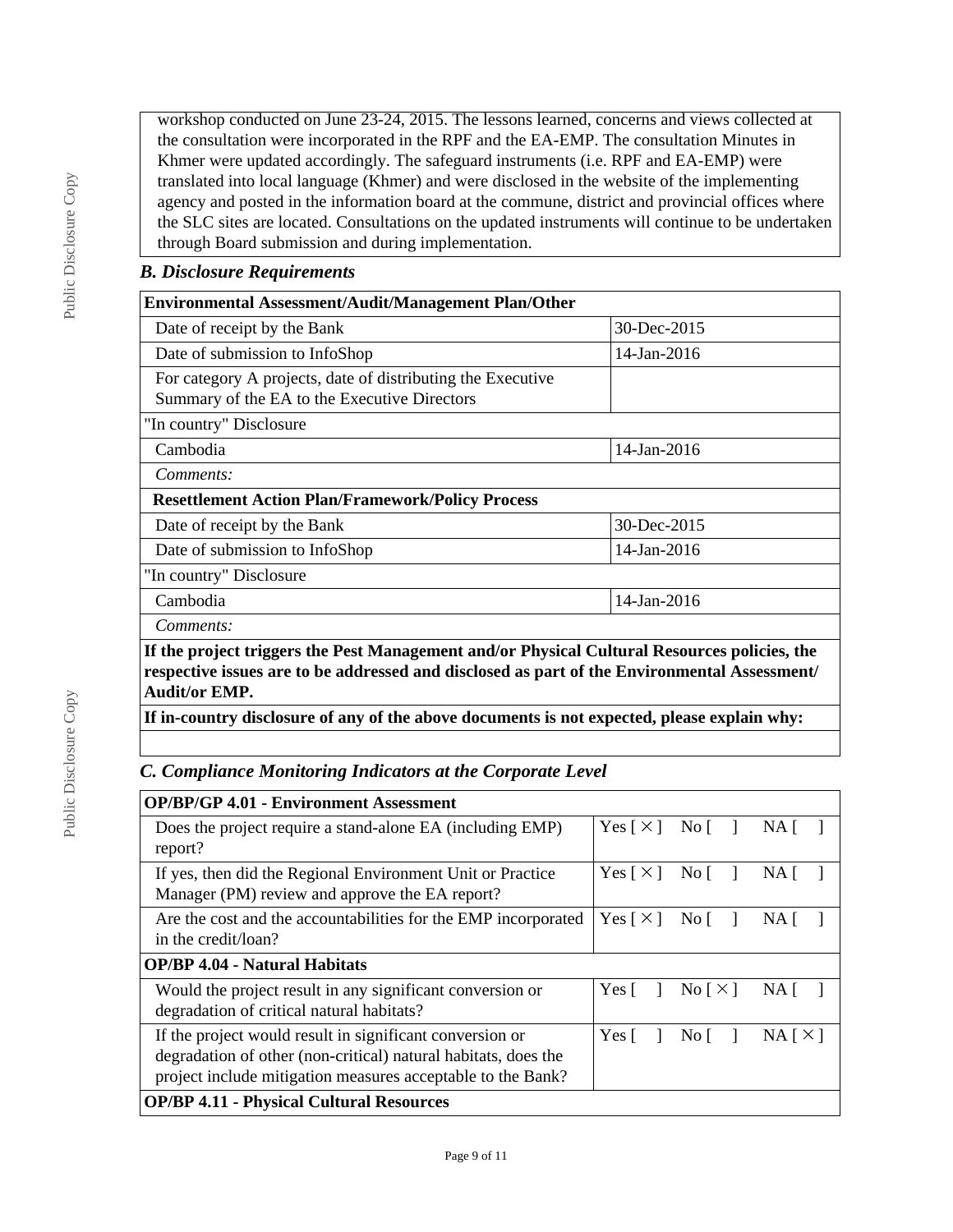| Does the EA include adequate measures related to cultural<br>property?                                                                                            | Yes [ $\times$ ]                                                                     | $\overline{N}$ o<br>$\mathbf{I}$  | NA [<br>$\mathbf{I}$                        |
|-------------------------------------------------------------------------------------------------------------------------------------------------------------------|--------------------------------------------------------------------------------------|-----------------------------------|---------------------------------------------|
| Does the credit/loan incorporate mechanisms to mitigate the<br>potential adverse impacts on cultural property?                                                    | Yes $\lceil \times \rceil$                                                           | $\mathbf{I}$<br>$\overline{N}$ o  | $NA$ [                                      |
| <b>OP/BP 4.12 - Involuntary Resettlement</b>                                                                                                                      |                                                                                      |                                   |                                             |
| Has a resettlement plan/abbreviated plan/policy framework/<br>process framework (as appropriate) been prepared?                                                   | $Yes [ \times ] No [ ]$                                                              |                                   | NA <sub>1</sub>                             |
| If yes, then did the Regional unit responsible for safeguards or<br>Practice Manager review the plan?                                                             | Yes $[\times]$ No $[$                                                                | $\overline{1}$                    | NA [<br>$\overline{\phantom{a}}$            |
| Is physical displacement/relocation expected?                                                                                                                     | Yes $\begin{bmatrix} 1 \\ 1 \end{bmatrix}$ No $\begin{bmatrix} 1 \\ 1 \end{bmatrix}$ | $\mathbf{1}$                      | TBD [                                       |
| Provided estimated number of people to be affected                                                                                                                |                                                                                      |                                   |                                             |
| Is economic displacement expected? (loss of assets or access to<br>assets that leads to loss of income sources or other means of<br>livelihoods)                  | Yes $\lceil$<br>$\mathbf{1}$                                                         | $\mathbf{I}$<br>$\overline{N}$ o  | TBD [                                       |
| Provided estimated number of people to be affected                                                                                                                |                                                                                      |                                   |                                             |
| <b>OP/BP 4.36 - Forests</b>                                                                                                                                       |                                                                                      |                                   |                                             |
| Has the sector-wide analysis of policy and institutional issues<br>and constraints been carried out?                                                              | Yes $\lceil$<br>$\mathbf{1}$                                                         | No [ $\times$ ]                   | $NA \Gamma$                                 |
| Does the project design include satisfactory measures to<br>overcome these constraints?                                                                           | Yes $\lceil \quad \rceil$                                                            | No [                              | $NA \upharpoonright \times \upharpoonright$ |
| Does the project finance commercial harvesting, and if so,<br>does it include provisions for certification system?                                                | Yes $[ \ ]$ No $[ \times ]$                                                          |                                   | $NA$ [ ]                                    |
| <b>OP/BP 4.37 - Safety of Dams</b>                                                                                                                                |                                                                                      |                                   |                                             |
| Have dam safety plans been prepared?                                                                                                                              | Yes $\lceil$<br>1                                                                    | No [ X ]                          | NA [<br>1                                   |
| Have the TORs as well as composition for the independent<br>Panel of Experts (POE) been reviewed and approved by the<br>Bank?                                     | Yes $\lceil$<br>1                                                                    | No <sub>1</sub><br>$\mathbf{1}$   | $NA [ \times ]$                             |
| Has an Emergency Preparedness Plan (EPP) been prepared and Yes [<br>arrangements been made for public awareness and training?                                     |                                                                                      | No <sub>[</sub>                   | NA[X]                                       |
| The World Bank Policy on Disclosure of Information                                                                                                                |                                                                                      |                                   |                                             |
| Have relevant safeguard policies documents been sent to the<br>World Bank's Infoshop?                                                                             | Yes $[\times]$                                                                       | $\text{No}$ [ ]                   | $NA$ [ ]                                    |
| Have relevant documents been disclosed in-country in a public                                                                                                     | Yes [ $\times$ ]                                                                     | No [<br>$\overline{1}$            | NA [                                        |
| place in a form and language that are understandable and                                                                                                          |                                                                                      |                                   |                                             |
| accessible to project-affected groups and local NGOs?                                                                                                             |                                                                                      |                                   |                                             |
| <b>All Safeguard Policies</b>                                                                                                                                     |                                                                                      |                                   |                                             |
| Have satisfactory calendar, budget and clear institutional<br>responsibilities been prepared for the implementation of<br>measures related to safeguard policies? | Yes $\lceil \times \rceil$                                                           | No <sub>[</sub> ]<br>$\mathbf{I}$ | NA <sub>1</sub>                             |
| Have costs related to safeguard policy measures been included<br>in the project cost?                                                                             | Yes [ $\times$ ]                                                                     | No <sub>[</sub> ]                 | NA [<br>$\mathbf{I}$                        |